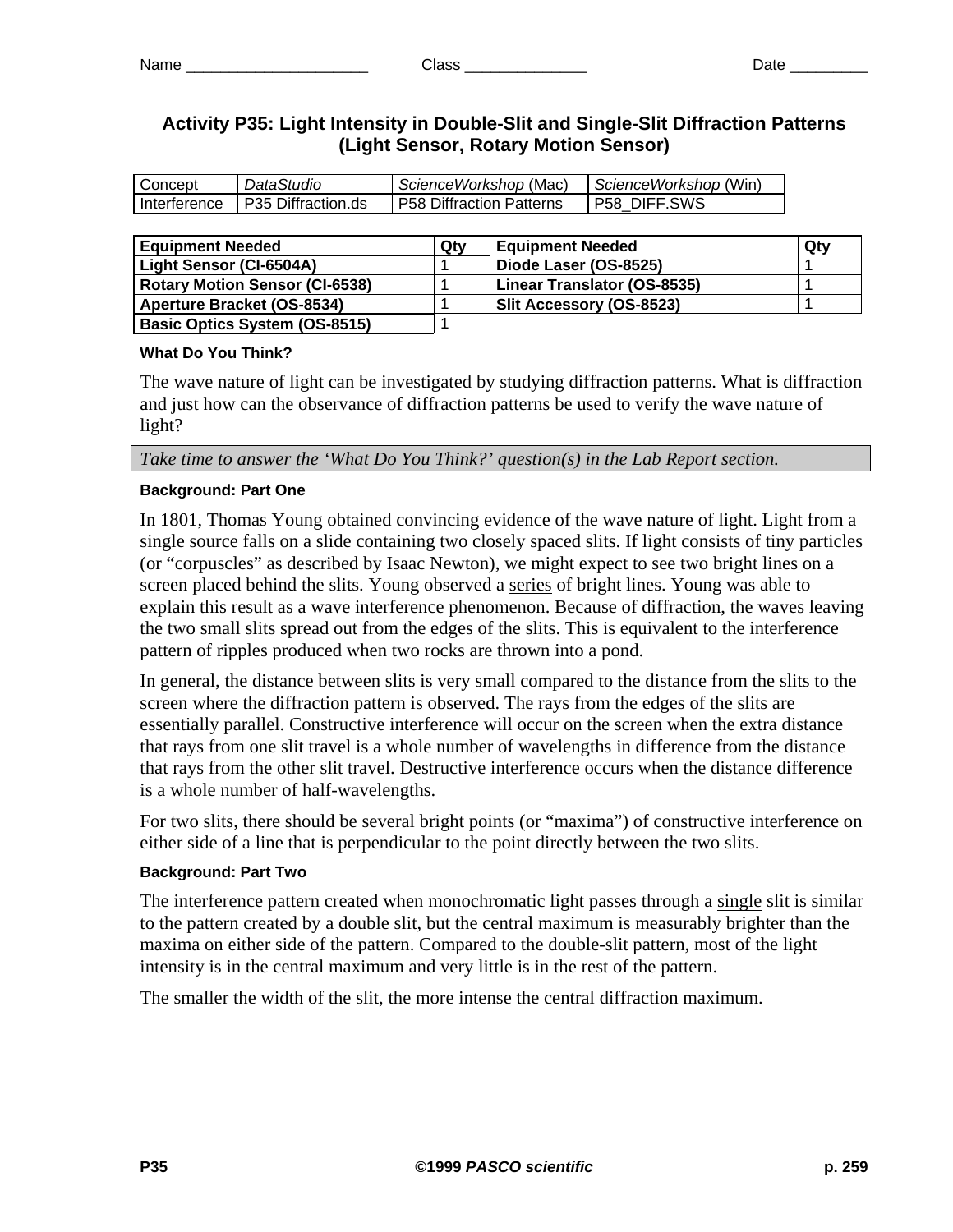• Follow all safety instructions.

### **For You To Do**

In Part A of this activity, use the Light Sensor to measure the intensity of the maxima in a double-slit diffraction pattern created by monochromatic laser light passing through a doubleslit. Use the Rotary Motion Sensor (RMS) to measure the relative positions of the maxima in the diffraction pattern.

In Part B, use the Light Sensor to measure the intensity of the maxima in a single-slit diffraction pattern created by monochromatic laser light passing through a single-slit. Use the Rotary Motion Sensor (RMS) to measure the relative positions of the maxima in the diffraction pattern.

Use *DataStudio* or *ScienceWorkshop* to record and display the light intensity and the relative position of the maxima in the pattern and to plot intensity versus position.

### **PART IA: Computer Setup – Double-Slit Diffraction Pattern**

- 1. Connect the *ScienceWorkshop* interface to the computer, turn on the interface, and turn on the computer.
- 2. Connect the Light Sensor into Analog Channel A on the interface.
- 3. Connect the Rotary Motion Sensor stereo phone plugs to Digital Channels 1 and 2.
- 4. Open the document titled as shown:

| DataStudio           | ScienceWorkshop (Mac)           | ScienceWorkshop (Win) |
|----------------------|---------------------------------|-----------------------|
| l P35 Diffraction.ds | <b>P58 Diffraction Patterns</b> | I P58 DIFF.SWS        |

- The *DataStudio* document has a Workbook display. Read the instructions in the Workbook.
- The *ScienceWorkshop* document opens with a Graph display of light intensity vs. position.
- Data recording is set at 50 measurements per second (50  $Hz$ ).

### **PART IIA: Sensor Calibration & Equipment Setup – Double-Slit Diffraction Pattern**

• You do not need to calibrate the sensors.

### **Equipment Setup**

- 1. Mount the Diode Laser on one end of the Optics Bench. Connect the power supply to the laser.
- 2. Place the MULTIPLE SLIT SET into the Slit Accessory holder. Mount the Slit Accessory holder in front of the Diode Laser on the bench.







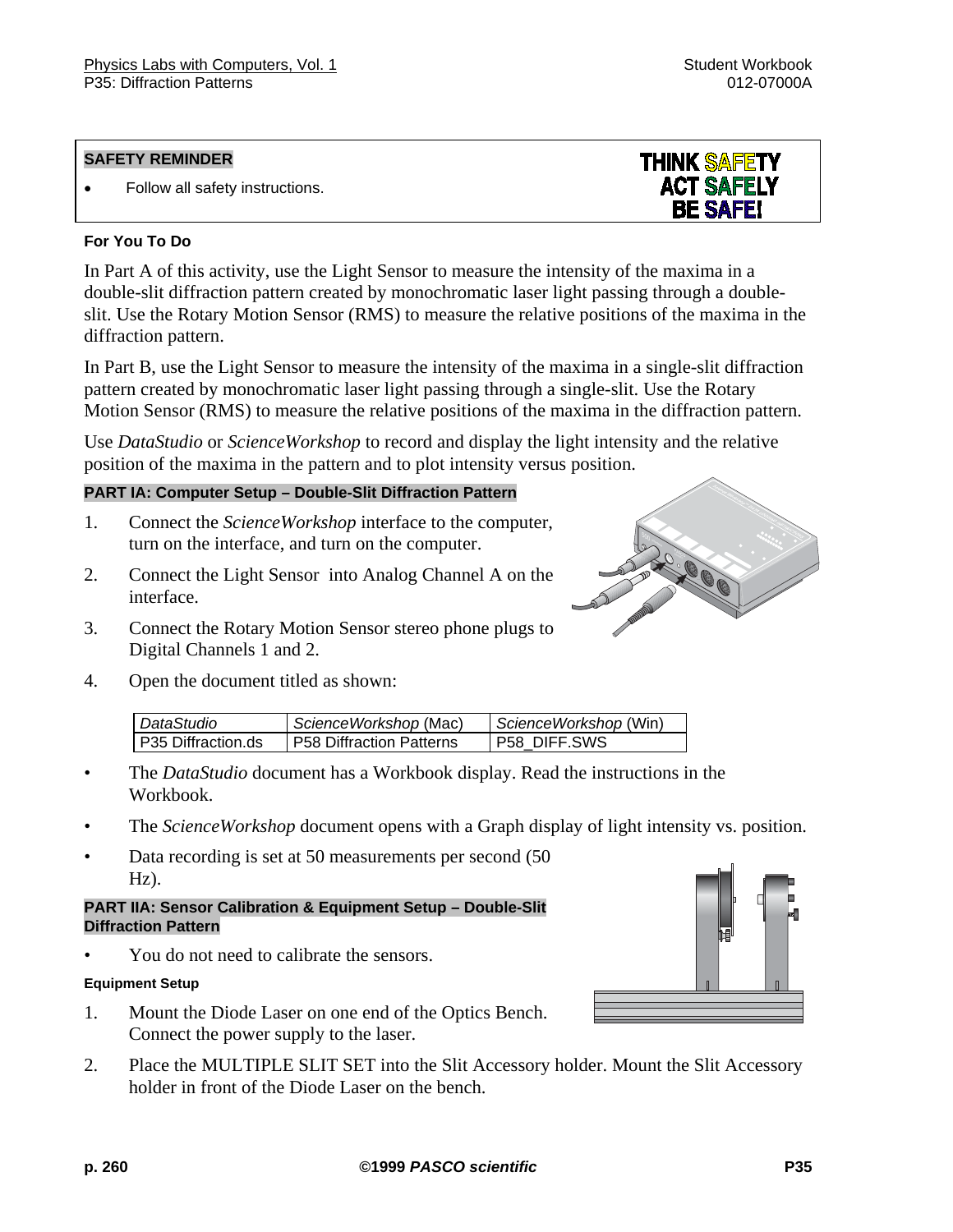- 3. Put the rack from the Linear Translator through the slot in the side of the Rotary Motion Sensor. Put the rack clamp onto the rack and tighten its thumbscrew.
- 4. Place the rack with the sensor onto the Linear Translator so the back end of the sensor rests on the upright edge of the base of the Linear Translator. Use the thumbscrews to attach the



rack to the translator.

- 5. Remove the 'O' ring and thumbscrew from the Rotary Motion Sensor pulley so they will not interfere with the Aperture Bracket.
- 6. Mount the Light Sensor onto the Aperture Bracket by screwing the Aperture Bracket post into the threaded hole on the bottom of the Light Sensor.



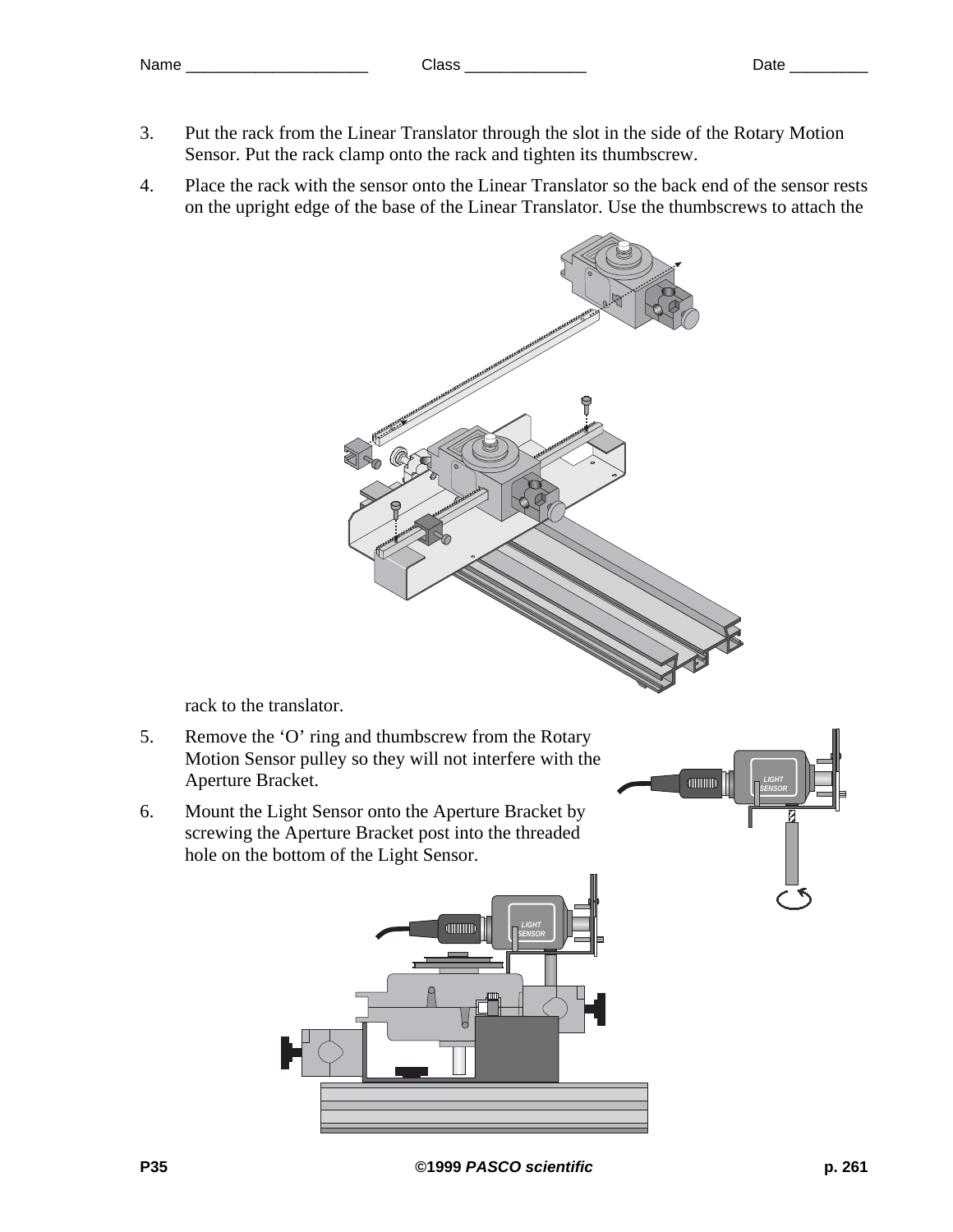- 7. Put the post into the rod clamp on the end of the Rotary Motion Sensor. Tighten the rod clamp thumbscrew to hold the Aperture Bracket and Light Sensor in place.
- 8. Turn on the power switch on the back of the Diode Laser. Adjust the position of the laser and the MULTIPLE SLIT SET on the Slit Accessory so that the laser beam passes through one of the double-slit pairs on the SLIT SET and forms a clear, horizontal diffraction pattern on the white screen of the Aperture Bracket.





- 9. Record the slit width "a" and slit spacing "d" of the double-slit pattern you use in the Lab Report section.
- 10. Rotate the Aperture Disk on the front of the Aperture Bracket until the narrowest slit is in front of the Light Sensor opening.

## **Preparing to Record Data**

- Before recording any data for later analysis, you should experiment with the Rotary Motion Sensor and Light Sensor setup.
- Move the Rotary Motion Sensor/Light Sensor along the rack until the maximum at one edge of the diffraction pattern is next to the slit in front of the Light Sensor.
- Begin recording data.
- Slowly and smoothly, move the Rotary Motion Sensor/Light Sensor so that the maxima of the diffraction pattern move across the slit on the Aperture Disk.
- When the entire interference pattern has been measured, stop recording data. 'Run #1' will appear in the Data List.
- Rescale the Graph to fit the data. Examine the plot of light intensity versus position..
- Erase your data. Select Run #1 in the Data List and press the 'Delete key on the keyboard.

## **PART IIIA: Data Recording – Double-Slit Diffraction Pattern**

• Move the Rotary Motion Sensor/Light Sensor along the rack until the maximum at one edge of the diffraction pattern is next to the slit in front of the Light Sensor.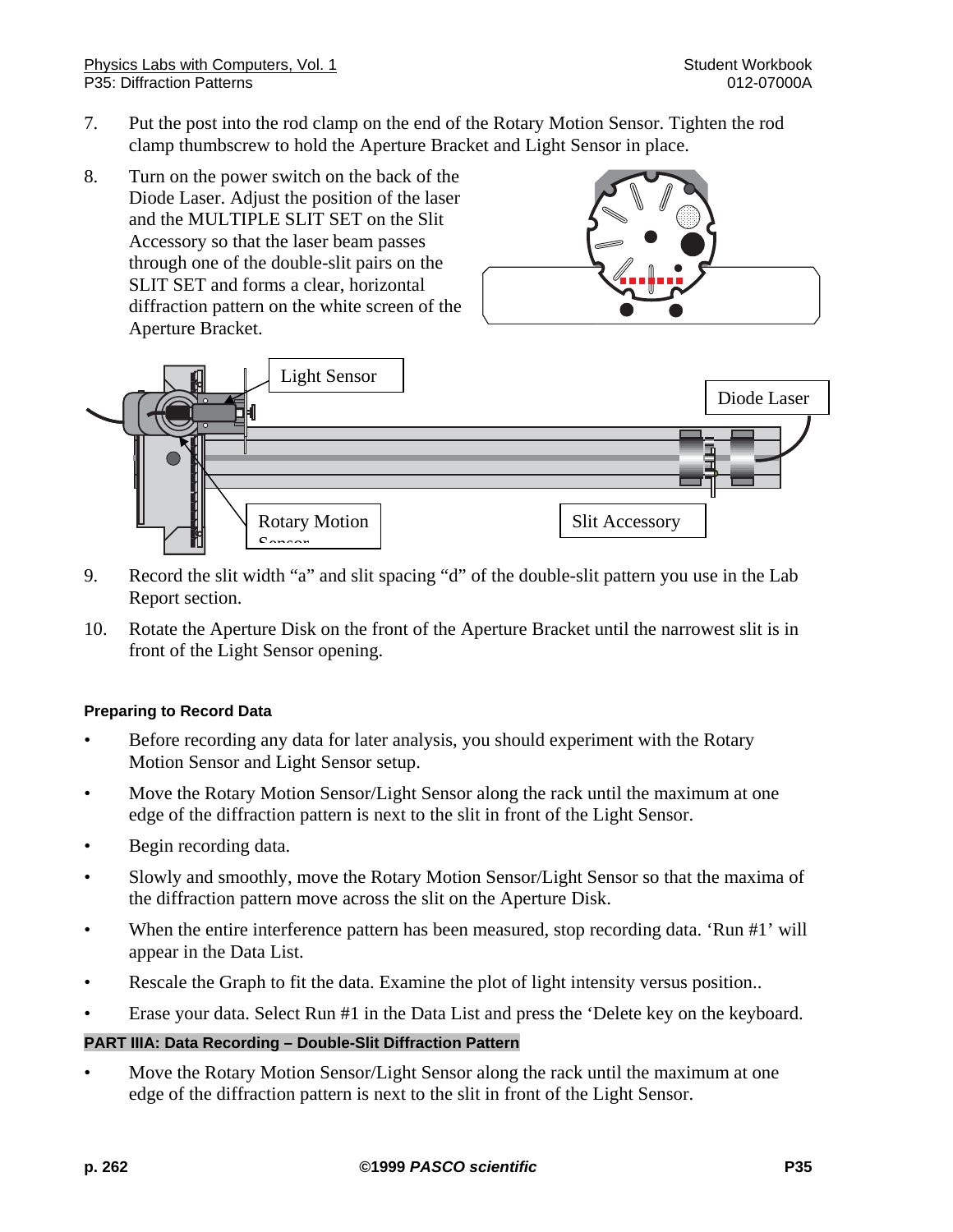- 1. Begin recording data.
- 2. Slowly and smoothly, move the Rotary Motion Sensor/Light Sensor so that the maxima of the diffraction pattern move across the slit on the Aperture Disk.
- 3. When the entire diffraction pattern has been measured, stop recording data.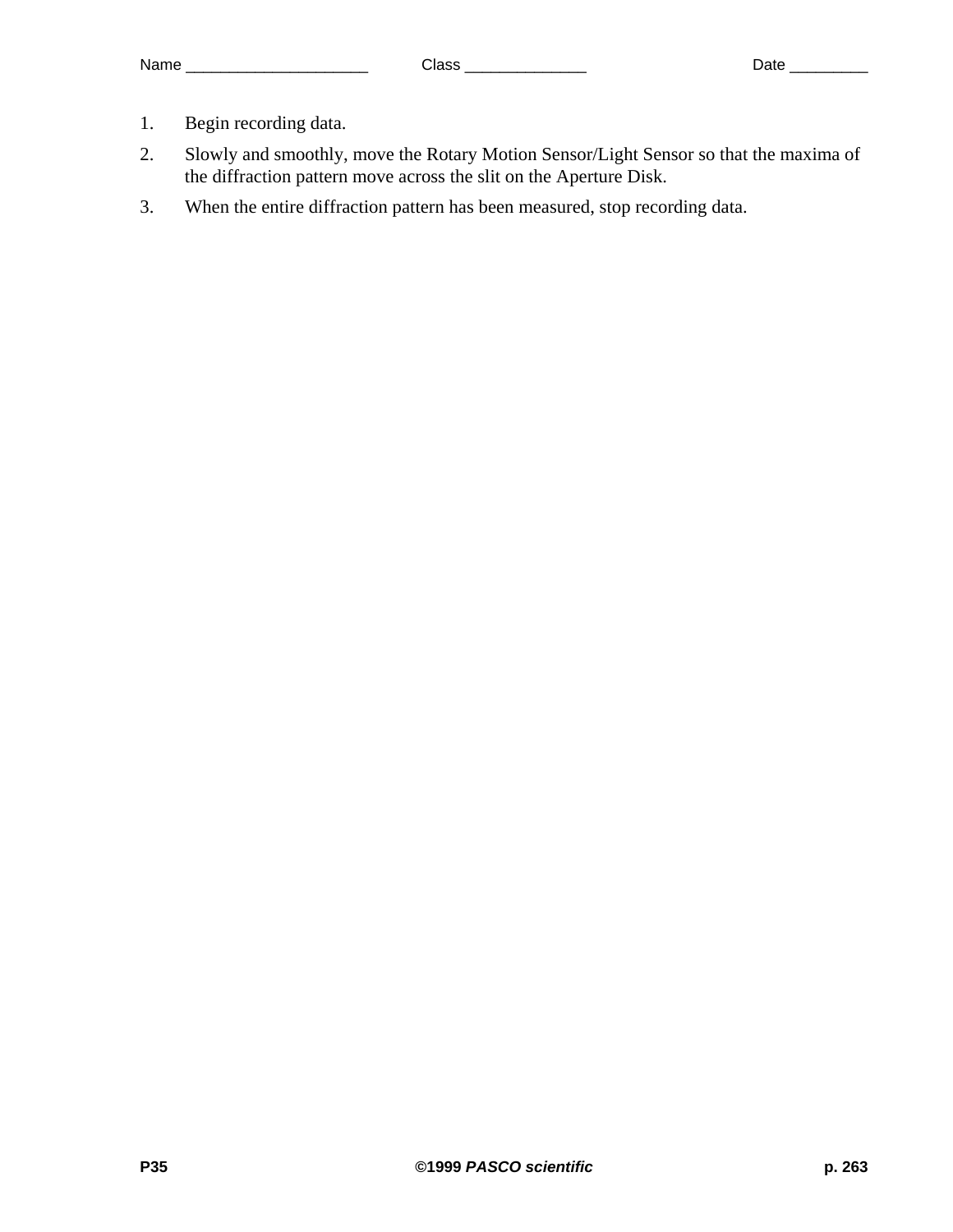### **PART IB: Computer Setup – Single-Slit Diffraction Pattern**

Use the same computer setup as in Part A.

#### **PART IIB: Sensor Calibration & Equipment Setup – Single-Slit Diffraction Pattern**

- 1. Replace the MULTIPLE SLIT SET with the SINGLE SLIT SET on the Slit Accessory Holder.
- 2. Record the slit width "a" of the single-slit pattern you use in the Lab Report section.
- 3. Re-align the laser beam with one of the single slits on the SINGLE SLIT SET. Adjust the positions of the laser and the Rotary Motion Sensor/Light Sensorif necessary so that the diffraction pattern is at the same height for the double-slit.

#### **PART IIIB: Data Recording – Single-Slit Diffraction Pattern**

- 1. Repeat the procedure for collecting data as in Part A.
- Run #2 will appear in the Data List in the Experiment Setup window.
- 2. Turn off the laser.

#### **Analyzing the Data**

- 1. Rescale the Graph to fit the data.
- 2. Examine the shape of the plots of light intensity versus position for both the double-slit and the single-slit patterns.
- In *ScienceWorkshop*, the Graph will display the most recent run of data. Use the 'Add Plot'

Menu' to create a second plot on the Graph. Click the 'Add Plot Menu' button  $\sqrt{\frac{1}{n}}$ and select 'Analog A, Intensity' from the Add Plot Menu.

• Both plots will show the most recent run (Run #2) of data. Use the 'DATA Menu' in the top plot of the Graph to display Run #1.

| Run $#1$ | Run #1        |
|----------|---------------|
| Run $#2$ | <b>Run #2</b> |
|          | √o Data       |

Click the 'DATA Menu' button  $(\overline{DRIH} \cdot \overline{I})$  in the top plot of the

Graph. Select 'No Data' to clear Run #2. Click the DATA Menu button again and select Run #1. **Result**: The top plot will display Run #1 and the bottom plot will display Run #2.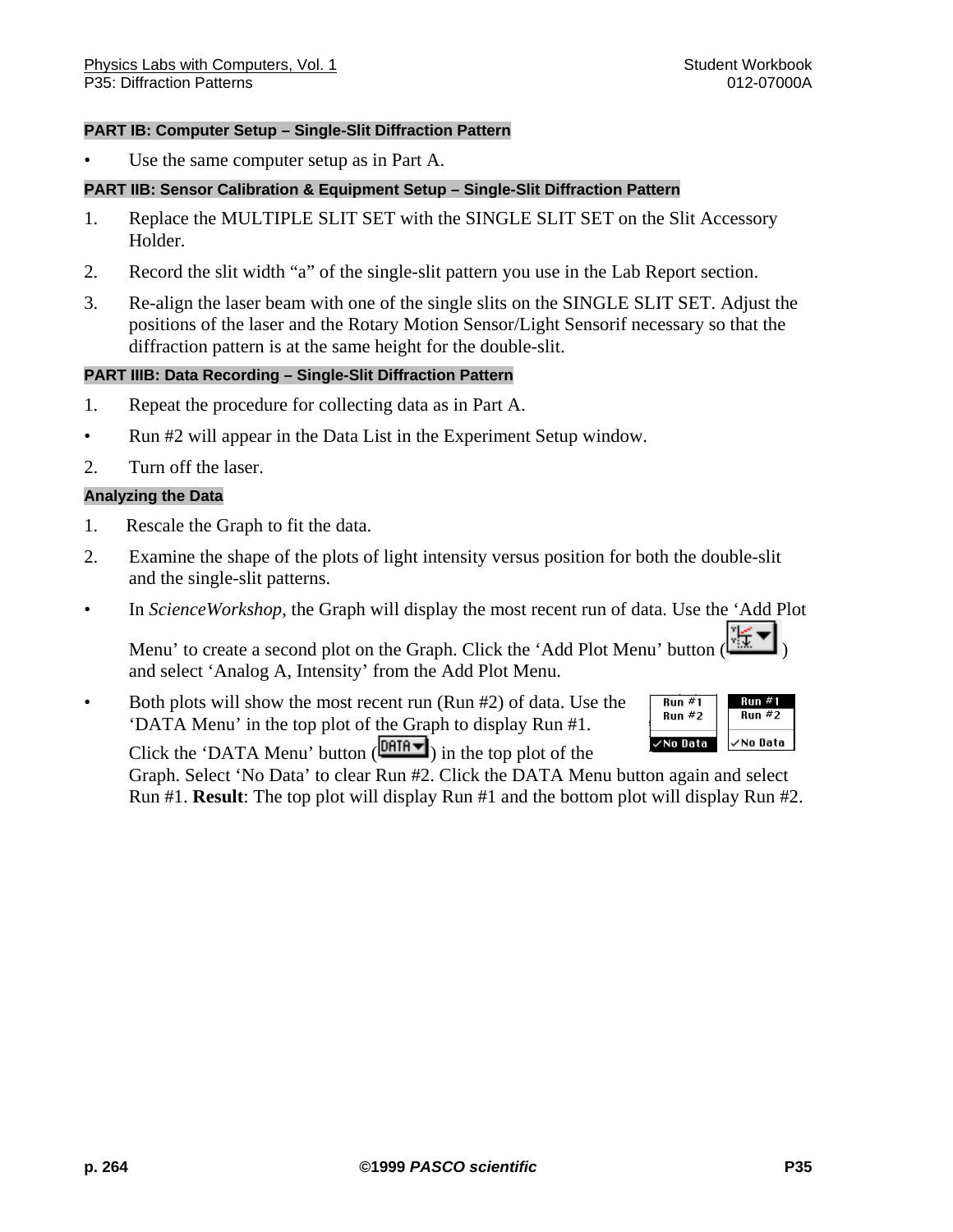| Name |
|------|
|------|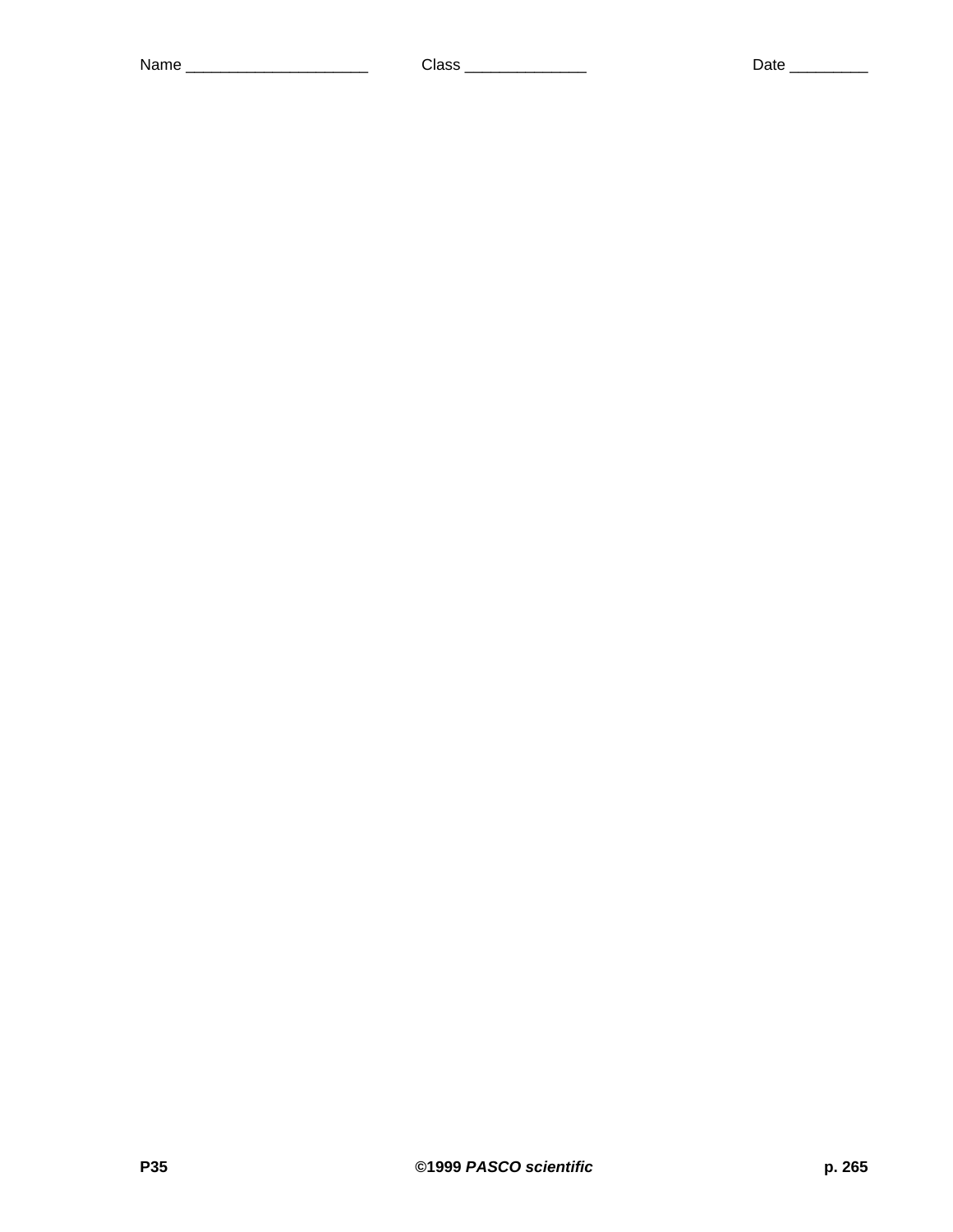# **Lab Report - Activity P58: Diffraction Patterns**

### **What Do You Think?**

The wave nature of light can be investigated by studying diffraction patterns. What is diffraction and just how can the observance of diffraction patterns be used to verify the wave nature of light?

**Data** 

|                      | Slit Width (a) | Slit Spacing (d) |
|----------------------|----------------|------------------|
| Part A - Double-slit |                |                  |
| Part B – Single-Slit |                |                  |

### **Question**

1. How does the plot of light intensity versus position for the double-slit diffraction pattern compare to the plot of light intensity versus position for the single-slit diffraction pattern?